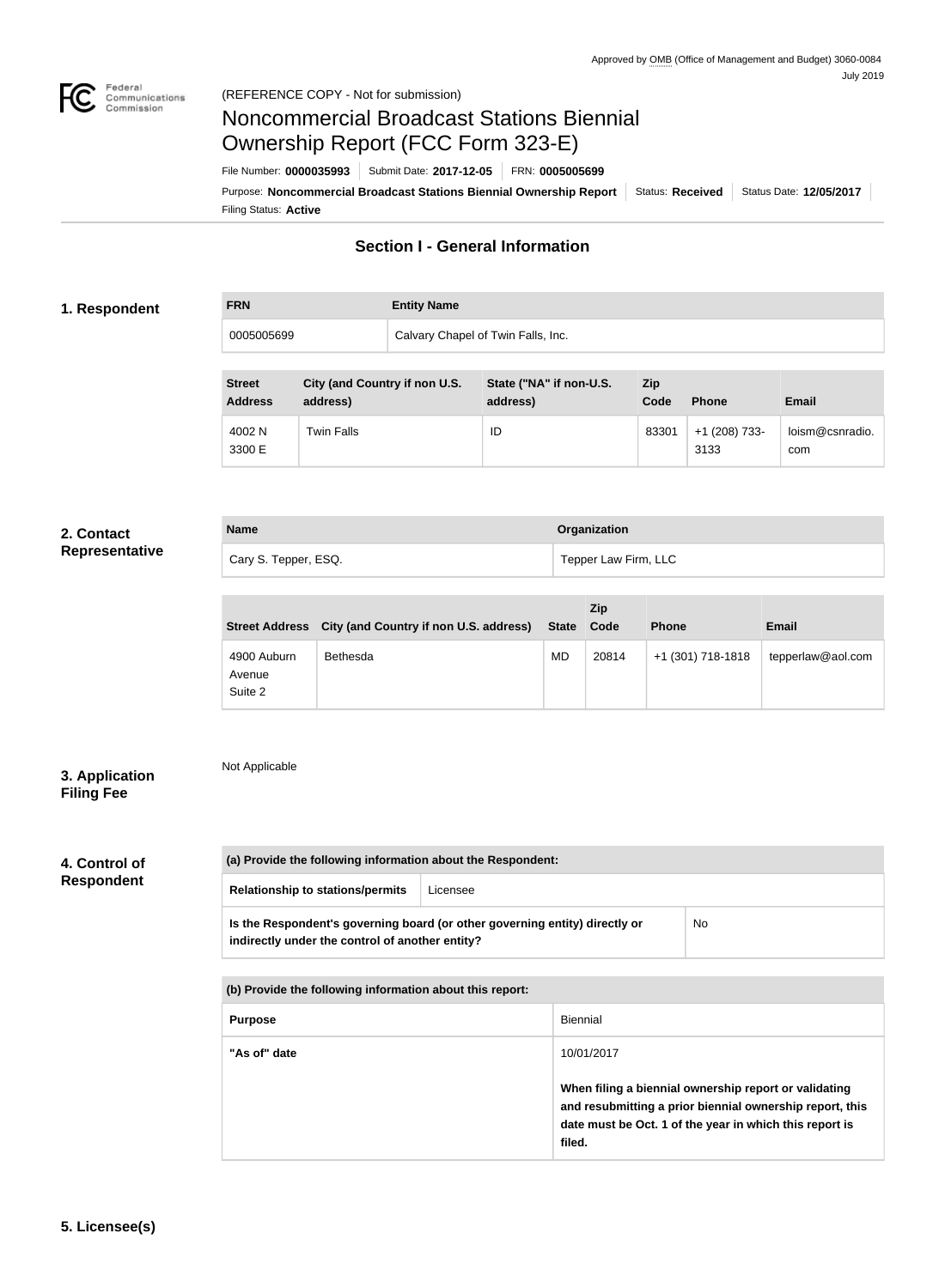**and Station(s)**

| Licensee/Permittee Name            | <b>FRN</b> |
|------------------------------------|------------|
| Calvary Chapel of Twin Falls, Inc. | 0005005699 |

| Fac. ID No. | <b>Call Sign</b> | <b>City</b>          | <b>State</b> | <b>Service</b> |
|-------------|------------------|----------------------|--------------|----------------|
| 2868        | <b>WIFF</b>      | <b>WINDSOR</b>       | <b>NY</b>    | <b>FM</b>      |
| 5391        | <b>WSFW</b>      | <b>SENECA FALLS</b>  | <b>NY</b>    | AM             |
| 8414        | <b>KAWZ</b>      | <b>TWIN FALLS</b>    | ID           | <b>FM</b>      |
| 8417        | <b>KAWS</b>      | <b>MARSING</b>       | ID           | <b>FM</b>      |
| 8432        | <b>KEFX</b>      | <b>TWIN FALLS</b>    | ID           | <b>FM</b>      |
| 16523       | WWUN-FM          | <b>FRIAR'S POINT</b> | <b>MS</b>    | <b>FM</b>      |
| 18887       | <b>WCBX</b>      | <b>BASSETT</b>       | VA           | AM             |
| 22672       | <b>WWYC</b>      | <b>TOLEDO</b>        | OH           | AM             |
| 37433       | <b>KGNR</b>      | <b>JOHN DAY</b>      | <b>OR</b>    | <b>FM</b>      |
| 64664       | <b>WTZE</b>      | <b>TAZEWELL</b>      | VA           | AM             |
| 64665       | <b>WKQY</b>      | <b>TAZEWELL</b>      | VA           | <b>FM</b>      |
| 72657       | KMHI             | <b>MOUNTAIN HOME</b> | ID           | AM             |
| 73191       | <b>WKTR</b>      | <b>EARLYSVILLE</b>   | VA           | AM             |
| 76989       | <b>KTBJ</b>      | <b>FESTUS</b>        | <b>MO</b>    | <b>FM</b>      |
| 81138       | <b>KHJC</b>      | <b>LIHUE</b>         | HI           | <b>FM</b>      |
| 84184       | <b>KLWD</b>      | <b>GILLETTE</b>      | <b>WY</b>    | <b>FM</b>      |
| 87267       | <b>KWYC</b>      | <b>CHEYENNE</b>      | <b>WY</b>    | <b>FM</b>      |
| 90263       | <b>KJCH</b>      | <b>COOS BAY</b>      | <b>OR</b>    | <b>FM</b>      |
| 90500       | <b>KWRC</b>      | <b>HERMOSA</b>       | SD           | <b>FM</b>      |
| 90842       | <b>KWCF</b>      | <b>SHERIDAN</b>      | <b>WY</b>    | <b>FM</b>      |
| 91804       | <b>KVJC</b>      | <b>GLOBE</b>         | AZ           | <b>FM</b>      |
| 91952       | <b>KVIR</b>      | <b>BULLHEAD CITY</b> | AZ           | <b>FM</b>      |
| 92285       | <b>KKJA</b>      | <b>REDMOND</b>       | <b>OR</b>    | <b>FM</b>      |
| 92487       | <b>KTJC</b>      | <b>KELSO</b>         | <b>WA</b>    | <b>FM</b>      |
| 92491       | <b>KPIJ</b>      | <b>JUNCTION CITY</b> | <b>OR</b>    | <b>FM</b>      |
| 92987       | <b>KGSF</b>      | <b>HUNTSVILLE</b>    | <b>AR</b>    | <b>FM</b>      |
| 93587       | <b>KJFT</b>      | <b>ARLEE</b>         | MT           | <b>FM</b>      |
| 106475      | <b>KJCF</b>      | <b>ASOTIN</b>        | <b>WA</b>    | <b>FM</b>      |
| 121839      | <b>KDJC</b>      | <b>BAKER</b>         | <b>OR</b>    | <b>FM</b>      |
| 122010      | <b>WYJC</b>      | <b>GREENVILLE</b>    | FL.          | <b>FM</b>      |
| 122202      | <b>WSMA</b>      | <b>SCITUATE</b>      | МA           | <b>FM</b>      |
| 122209      | <b>WUJC</b>      | ST. MARKS            | FL.          | <b>FM</b>      |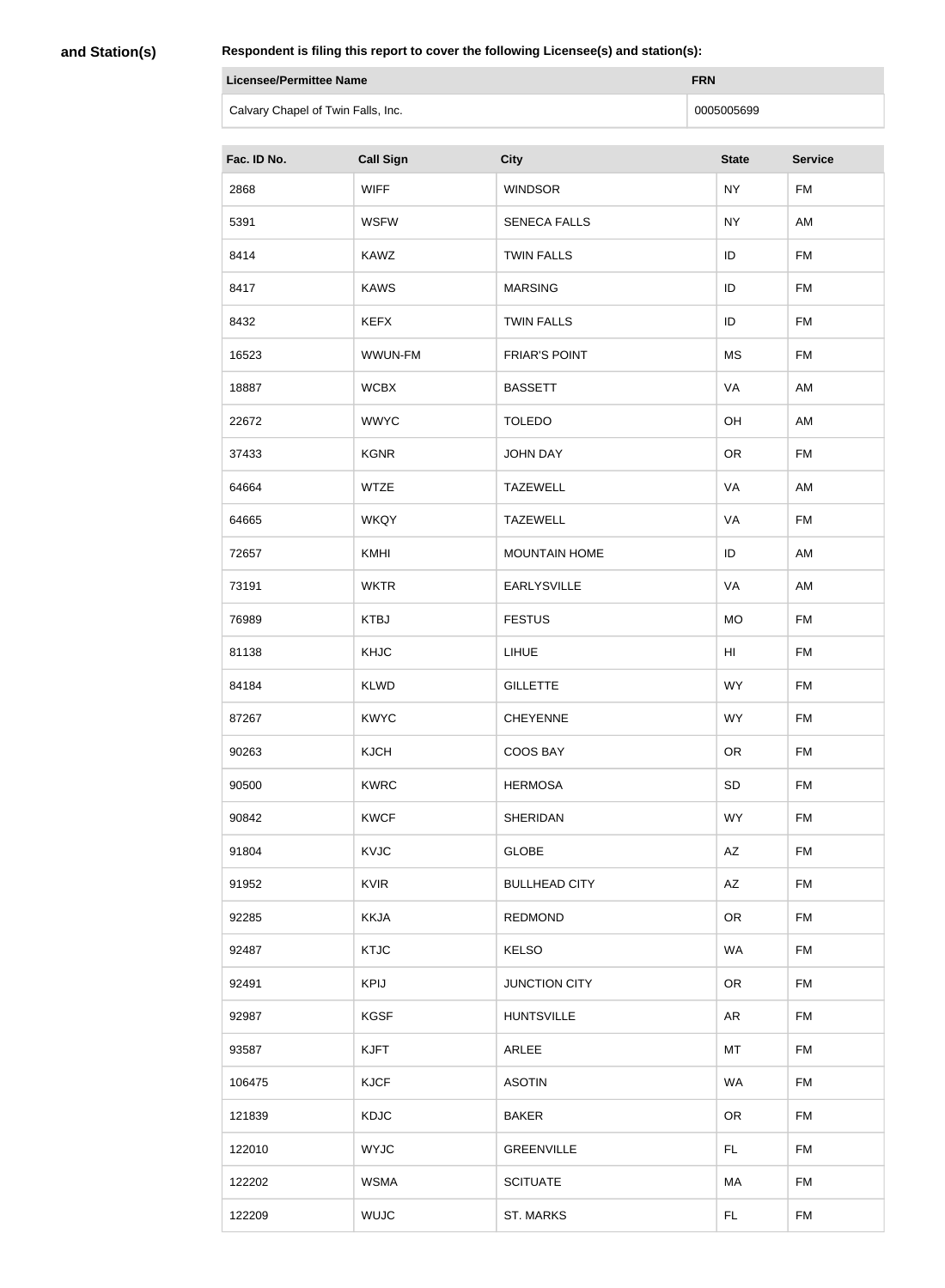| 122517 | <b>KJCC</b> | <b>CARNEGIE</b>     | OK        | <b>FM</b> |
|--------|-------------|---------------------|-----------|-----------|
| 122932 | <b>KNMA</b> | <b>TULAROSA</b>     | <b>NM</b> | <b>FM</b> |
| 122934 | <b>KEFS</b> | <b>NORTH POWDER</b> | <b>OR</b> | <b>FM</b> |
| 172645 | <b>KGFJ</b> | <b>BELT</b>         | MT        | <b>FM</b> |
| 172973 | <b>WGWS</b> | ST. MARY'S CITY     | MD        | <b>FM</b> |
| 174458 | <b>KQDL</b> | <b>HINES</b>        | <b>OR</b> | <b>FM</b> |
| 174640 | <b>KBJF</b> | <b>NEPHI</b>        | UT        | <b>FM</b> |
| 174802 | <b>KOGJ</b> | <b>KENAI</b>        | AK        | <b>FM</b> |
| 176566 | <b>KNGW</b> | <b>JUNEAU</b>       | AK        | <b>FM</b> |
| 176981 | <b>KLWL</b> | <b>CHILLICOTHE</b>  | <b>MO</b> | <b>FM</b> |
| 191575 | <b>KIMW</b> | <b>HEFLIN</b>       | LA        | <b>FM</b> |

### **Section II – Biennial Ownership Information**

Licensee Respondents that hold authorizations for one or more full power television, AM, and/or FM stations should list all contracts and other instruments set forth in 47 C.F.R. Section 73.3613(a) through (c) for the facility or facilities listed on this report. If the agreement is a network affiliation agreement, check the appropriate box. Otherwise, select "Other." Non-Licensee Respondents should select "Not Applicable" in response to this question.

Not Applicable.

**2. Ownership Interests**

**1. 47 C.F.R. Section 73.3613 Documents**

> **(a)** Ownership Interests. This Question requires Respondents to enter detailed information about ownership interests by generating a series of subforms. Answer each question on each subform. The first subform listing should be for the Respondent itself. If the Respondent is not a natural person, also list each of the officers, members of the governing board (or other governing entity), stockholders, and any other persons or entities with a direct attributable interest in the Respondent pursuant to the standards set forth in 47 C.F.R. Section 73.3555. (A "direct" interest is one that is not held through any intervening companies or entities.) List each interest holder with a direct attributable interest in the Respondent separately.

> Leave the percentage of total assets (Equity Debt Plus) field blank for an interest holder unless that interest holder has an attributable interest in the Respondent solely on the basis of the Commission's Equity Debt Plus attribution standard, 47 C.F.R. Section 73.3555, Note 2(i).

In the case of vertical or indirect ownership structures, list only those interests in the Respondent that also represent an attributable interest in the Licensee(s) for which the report is being submitted.

Entities that are part of an organizational structure that includes holding companies or other forms of indirect ownership must file separate ownership reports. In such a structure do not report, or file a separate report for, any interest holder that does not have an attributable interest in the Licensee(s) for which the report is being submitted.

Please see the Instructions for further detail concerning interests that must be reported in response to this question.

The Respondent must provide an FCC Registration Number for each interest holder reported in response to this question. Please see the Instructions for detailed information and guidance concerning this requirement.

| ווטוואווווטווווטוווווטוויוט |                                    |                   |  |
|-----------------------------|------------------------------------|-------------------|--|
| <b>FRN</b>                  | 0005005699                         |                   |  |
| <b>Entity Name</b>          | Calvary Chapel of Twin Falls, Inc. |                   |  |
| <b>Address</b>              | PO Box                             |                   |  |
|                             | <b>Street 1</b>                    | 4002 N 3300 E     |  |
|                             | <b>Street 2</b>                    |                   |  |
|                             | <b>City</b>                        | <b>Twin Falls</b> |  |
|                             |                                    |                   |  |

**Ownership Information**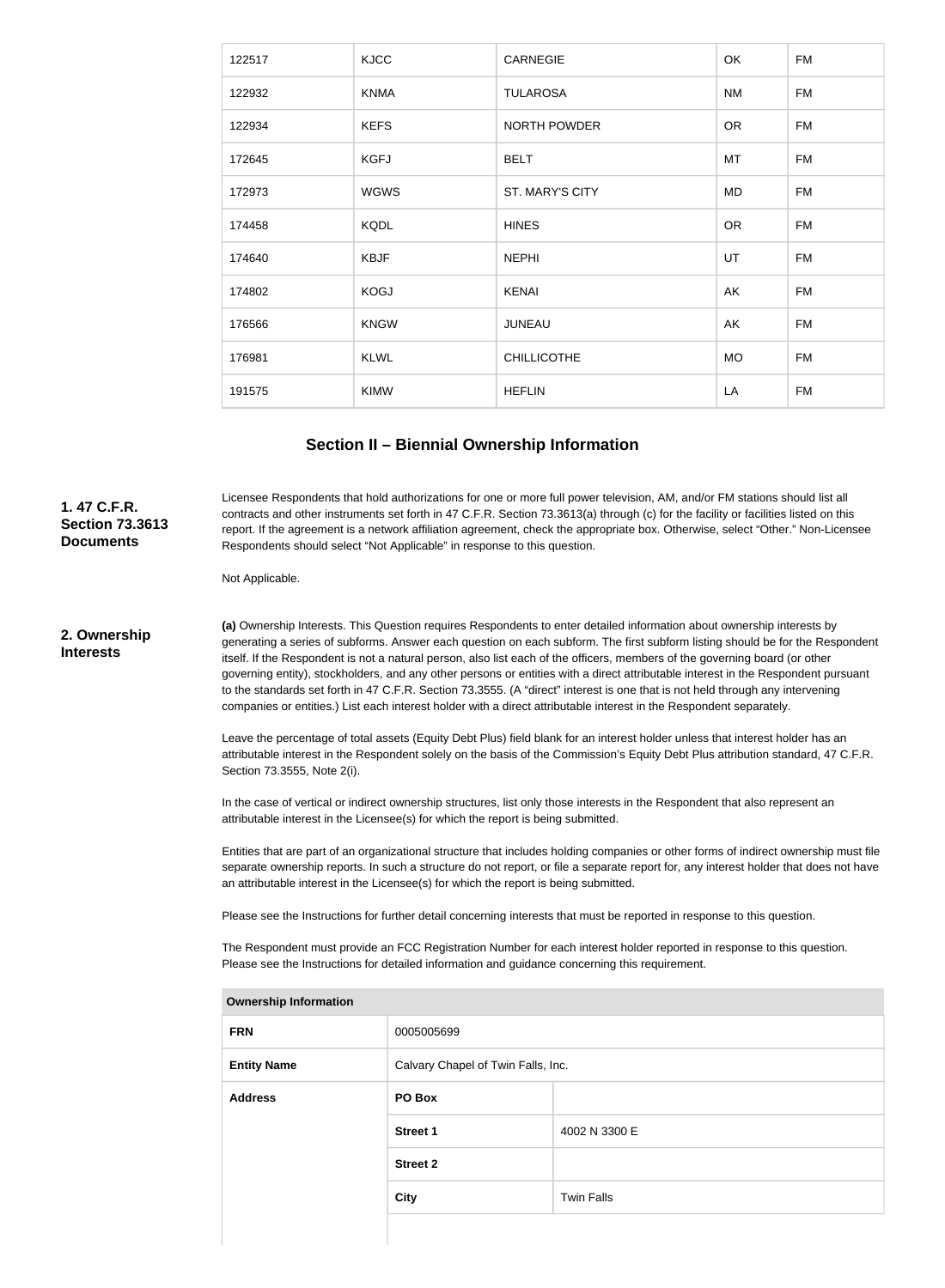|                                                                                                                                  | State ("NA" if non-U.S.<br>address)                     | ID                   |  |
|----------------------------------------------------------------------------------------------------------------------------------|---------------------------------------------------------|----------------------|--|
|                                                                                                                                  | <b>Zip/Postal Code</b>                                  | 83301                |  |
|                                                                                                                                  | Country (if non-U.S.<br>address)                        | <b>United States</b> |  |
| <b>Listing Type</b>                                                                                                              | Respondent                                              |                      |  |
| <b>Positional Interests</b><br>(check all that apply)                                                                            | Respondent                                              |                      |  |
| <b>Tribal Nation or Tribal</b><br><b>Entity</b>                                                                                  | Interest holder is not a Tribal nation or Tribal entity |                      |  |
| <b>Interest Percentages</b>                                                                                                      | <b>Voting</b>                                           | 0.0%                 |  |
| (enter percentage values<br>from 0.0 to 100.0)                                                                                   | <b>Equity</b>                                           | 0.0%                 |  |
|                                                                                                                                  | <b>Total assets (Equity Debt</b><br>Plus)               | 0.0%                 |  |
| Does interest holder have an attributable interest in one or more broadcast stations<br>No<br>that do not appear on this report? |                                                         |                      |  |

| <b>Ownership Information</b>                              |                                                                |                        |  |
|-----------------------------------------------------------|----------------------------------------------------------------|------------------------|--|
| <b>FRN</b>                                                | 0025012543                                                     |                        |  |
| <b>Name</b>                                               | <b>Michael Kestler</b>                                         |                        |  |
| <b>Address</b>                                            | PO Box                                                         | 1183                   |  |
|                                                           | <b>Street 1</b>                                                |                        |  |
|                                                           | <b>Street 2</b>                                                |                        |  |
|                                                           | <b>City</b>                                                    | <b>Twin Falls</b>      |  |
|                                                           | State ("NA" if non-U.S.<br>address)                            | ID                     |  |
|                                                           | <b>Zip/Postal Code</b>                                         | 83301                  |  |
|                                                           | Country (if non-U.S.<br>address)                               | <b>United States</b>   |  |
| <b>Listing Type</b>                                       | Other Interest Holder                                          |                        |  |
| <b>Positional Interests</b><br>(check all that apply)     | Officer, Member of Governing Board (or other governing entity) |                        |  |
| <b>Principal Profession or</b><br><b>Occupation</b>       | Pastor                                                         |                        |  |
| <b>By Whom Appointed or</b><br><b>Elected</b>             | <b>Board of Directors</b>                                      |                        |  |
| Citizenship, Gender,                                      | <b>Citizenship</b>                                             | <b>US</b>              |  |
| <b>Ethnicity, and Race</b><br><b>Information (Natural</b> | Gender                                                         | Male                   |  |
| Persons Only)                                             | <b>Ethnicity</b>                                               | Not Hispanic or Latino |  |
|                                                           | Race                                                           | White                  |  |
| <b>Interest Percentages</b>                               | Voting                                                         | 90.0%                  |  |
| (enter percentage values<br>from 0.0 to 100.0)            |                                                                |                        |  |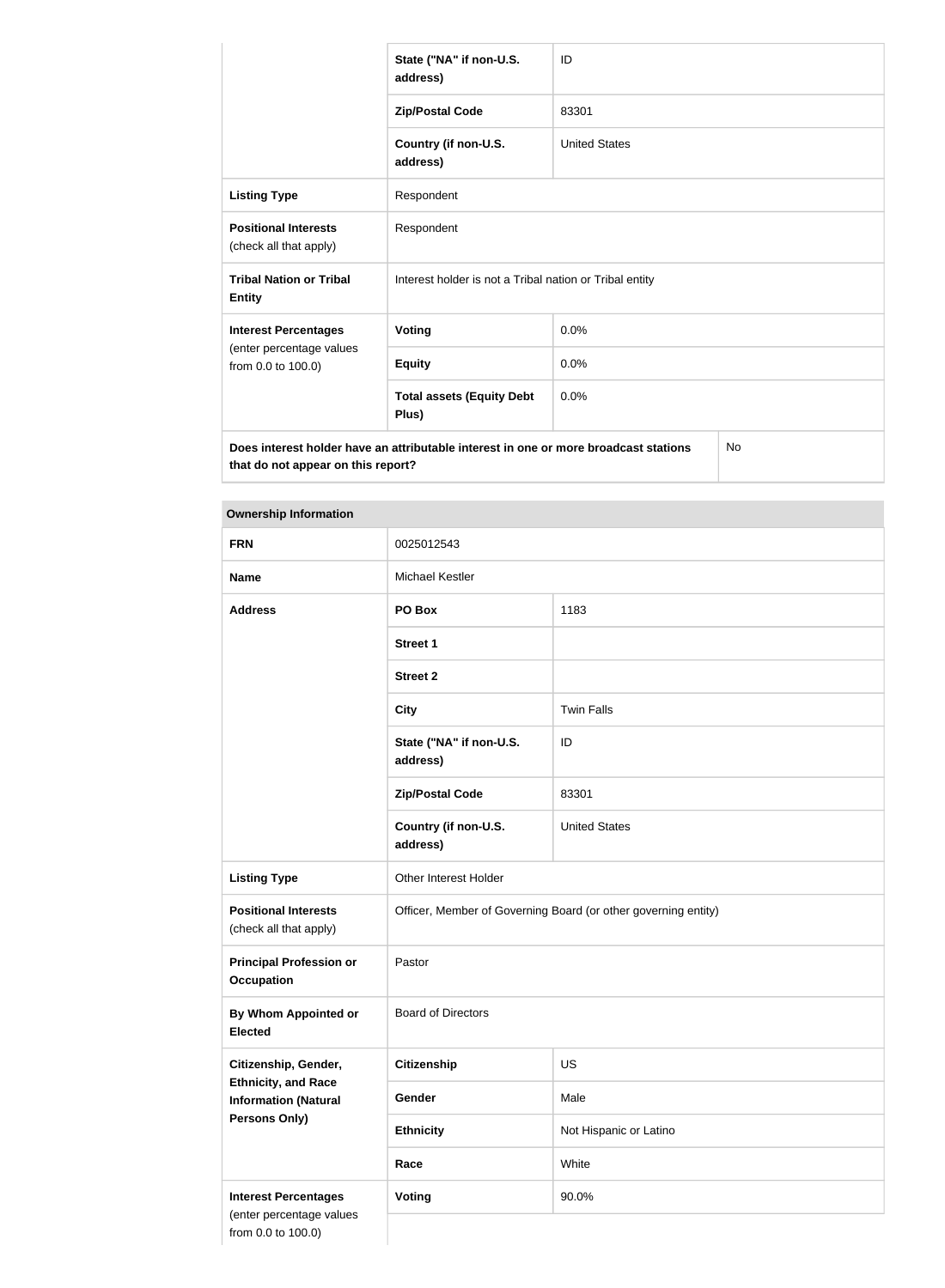|                                                                                      | <b>Equity</b>                             | 00.0% |     |
|--------------------------------------------------------------------------------------|-------------------------------------------|-------|-----|
|                                                                                      | <b>Total assets (Equity Debt</b><br>Plus) | 00.0% |     |
| Does interest holder have an attributable interest in one or more broadcast stations |                                           |       | Yes |

**that do not appear on this report?**

| <b>Ownership Information</b>                                                                                                     |                                                       |                        |  |
|----------------------------------------------------------------------------------------------------------------------------------|-------------------------------------------------------|------------------------|--|
| <b>FRN</b>                                                                                                                       | 0025012550                                            |                        |  |
| <b>Name</b>                                                                                                                      | <b>Ariel Kestler</b>                                  |                        |  |
| <b>Address</b>                                                                                                                   | PO Box                                                | 1183                   |  |
|                                                                                                                                  | <b>Street 1</b>                                       |                        |  |
|                                                                                                                                  | <b>Street 2</b>                                       |                        |  |
|                                                                                                                                  | <b>City</b>                                           | <b>Twin Falls</b>      |  |
|                                                                                                                                  | State ("NA" if non-U.S.<br>address)                   | ID                     |  |
|                                                                                                                                  | <b>Zip/Postal Code</b>                                | 83301                  |  |
|                                                                                                                                  | Country (if non-U.S.<br>address)                      | <b>United States</b>   |  |
| <b>Listing Type</b>                                                                                                              | Other Interest Holder                                 |                        |  |
| <b>Positional Interests</b><br>(check all that apply)                                                                            | Member of Governing Board (or other governing entity) |                        |  |
| <b>Principal Profession or</b><br><b>Occupation</b>                                                                              | None                                                  |                        |  |
| <b>By Whom Appointed or</b><br><b>Elected</b>                                                                                    | <b>Board of Directors</b>                             |                        |  |
| Citizenship, Gender,                                                                                                             | <b>Citizenship</b>                                    | <b>US</b>              |  |
| <b>Ethnicity, and Race</b><br><b>Information (Natural</b>                                                                        | Gender                                                | Female                 |  |
| Persons Only)                                                                                                                    | <b>Ethnicity</b>                                      | Not Hispanic or Latino |  |
|                                                                                                                                  | Race                                                  | White                  |  |
| <b>Interest Percentages</b><br>(enter percentage values<br>from 0.0 to 100.0)                                                    | Voting                                                | 10.0%                  |  |
|                                                                                                                                  | <b>Equity</b>                                         | 00.0%                  |  |
|                                                                                                                                  | <b>Total assets (Equity Debt</b><br>Plus)             | 00.0%                  |  |
| Does interest holder have an attributable interest in one or more broadcast stations<br>No<br>that do not appear on this report? |                                                       |                        |  |

| (b) Respondent certifies that any interests, including equity, financial, or voting | Yes |
|-------------------------------------------------------------------------------------|-----|
| interests, not reported in this filing are non-attributable.                        |     |
| If "No," submit as an exhibit an explanation.                                       |     |